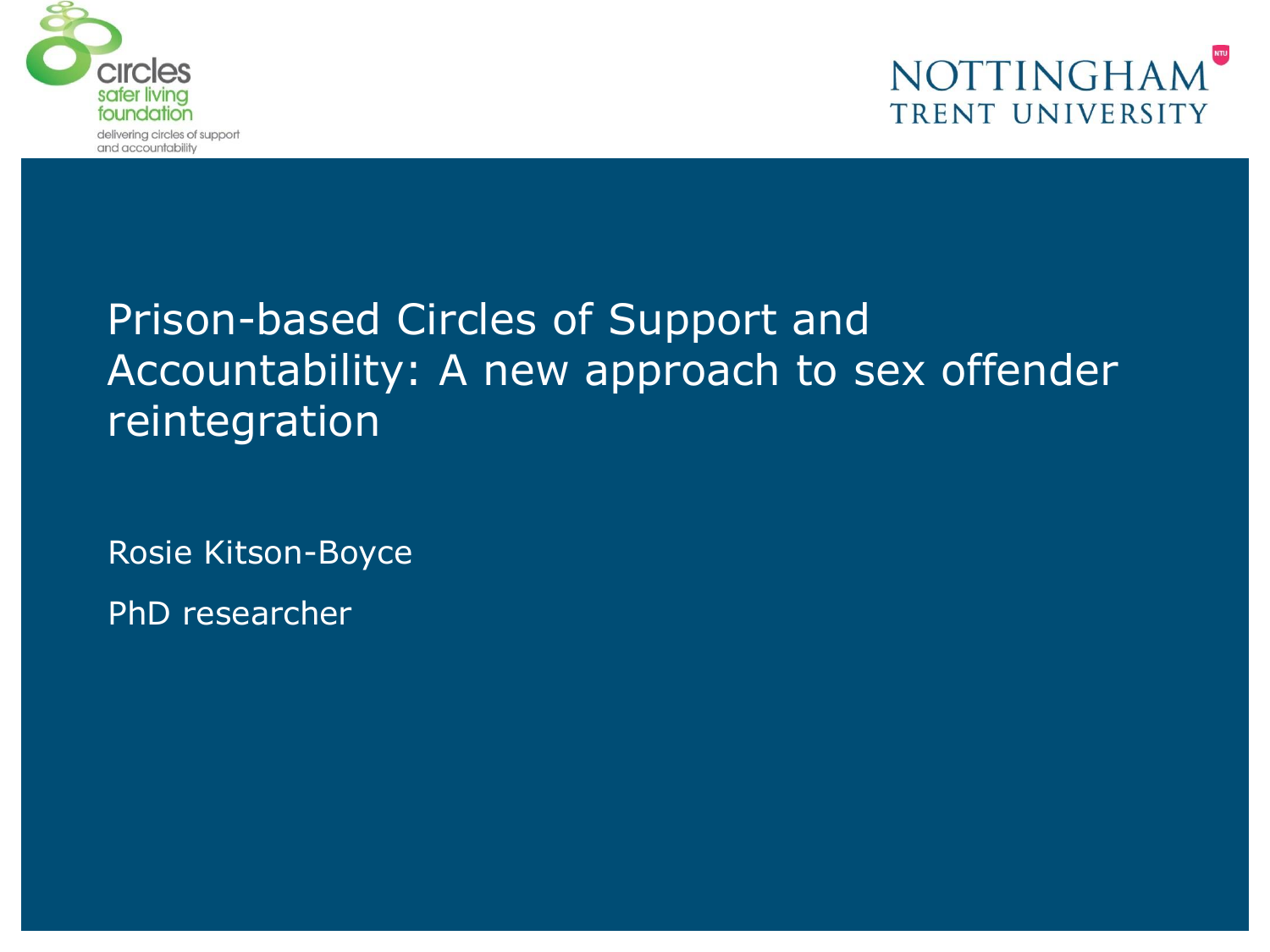### What will we cover today?



• What Circles of Support and Accountability are and where they have come from

• How they work, including how effective they are in the UK.

• The future of Circles of Support and Accountability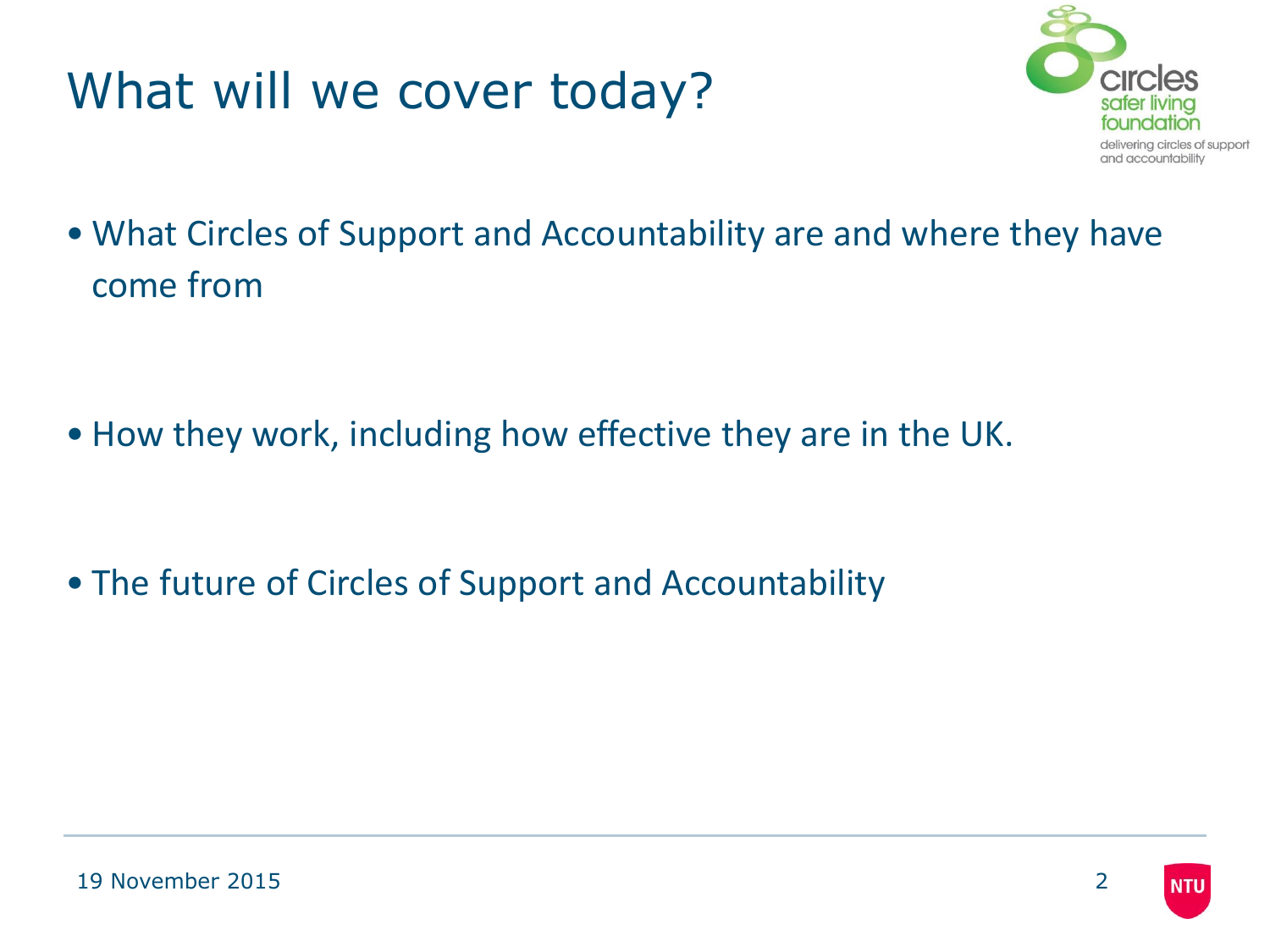# What are Circles of Support and Accountability (CoSA)?



- •A Circle involves 4-6 volunteers who offer support to a high-risk sex offender
	- Screened, selected and trained
	- Meet with a Core Member (sex offender) in the community once a week to offer social support
- •Volunteers are supervised by a professionally qualified Project Co-ordinator
	- Provides advice and support through supervision
	- Communicates and shares information with other risk management agencies through the MAPPA process

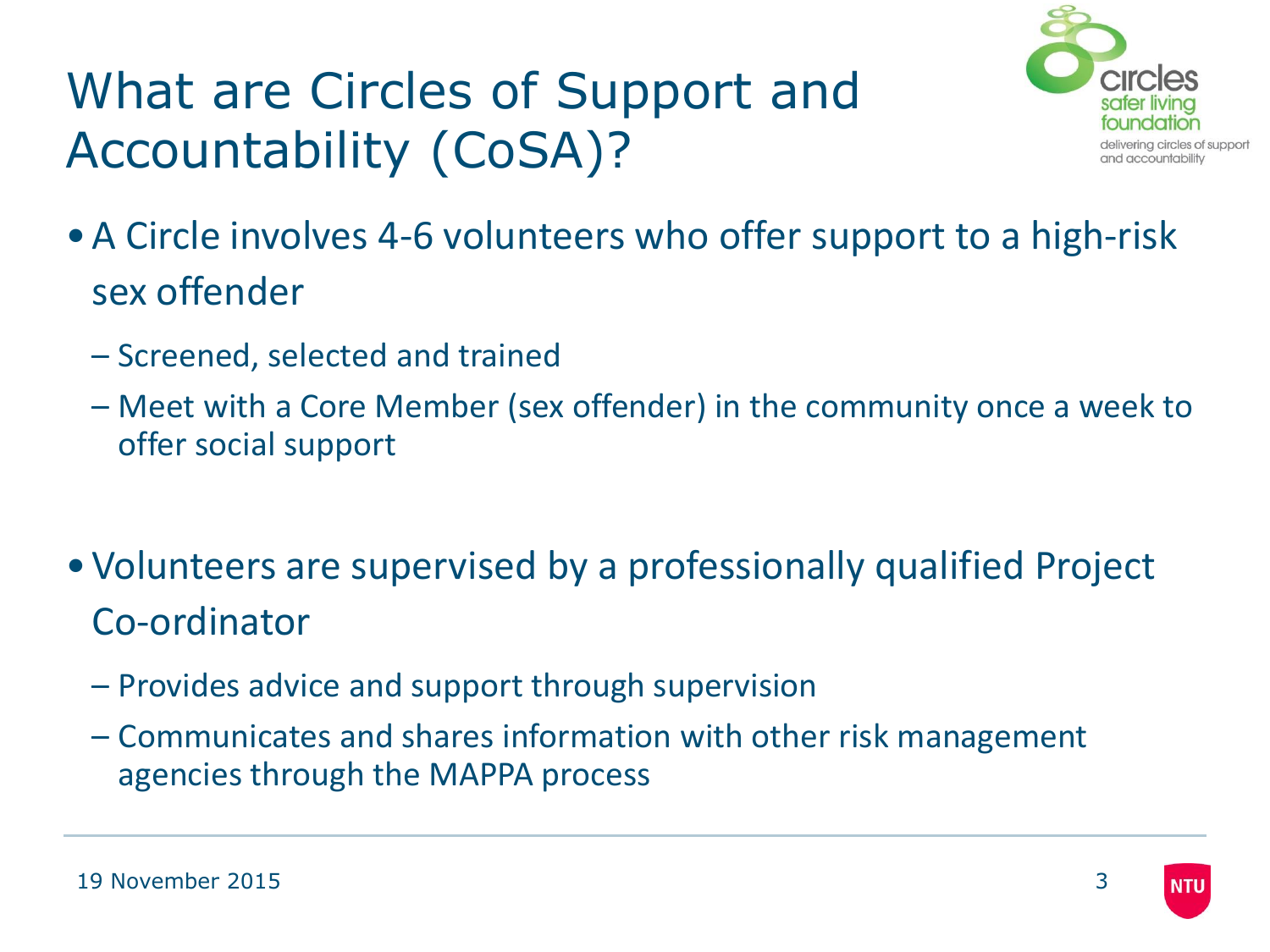## Where did CoSA come from?



First developed in Canada as a communities response to a potential moral panic created by the release of a high profile sex offender.

• Circles were shown to help to successfully reintegrate individuals back into society whilst at the same time helping to enhance community safety

Following its success in Canada, the UK Government funded three pilot CoSA projects in 2002: Thames Valley; Hampshire and; the Lucy Faithful Foundation.

Circles are used with high risk sex offenders to support and enable their reintegration back into society, whilst still holding them accountable for their behaviour. *Cesaroni, 2001*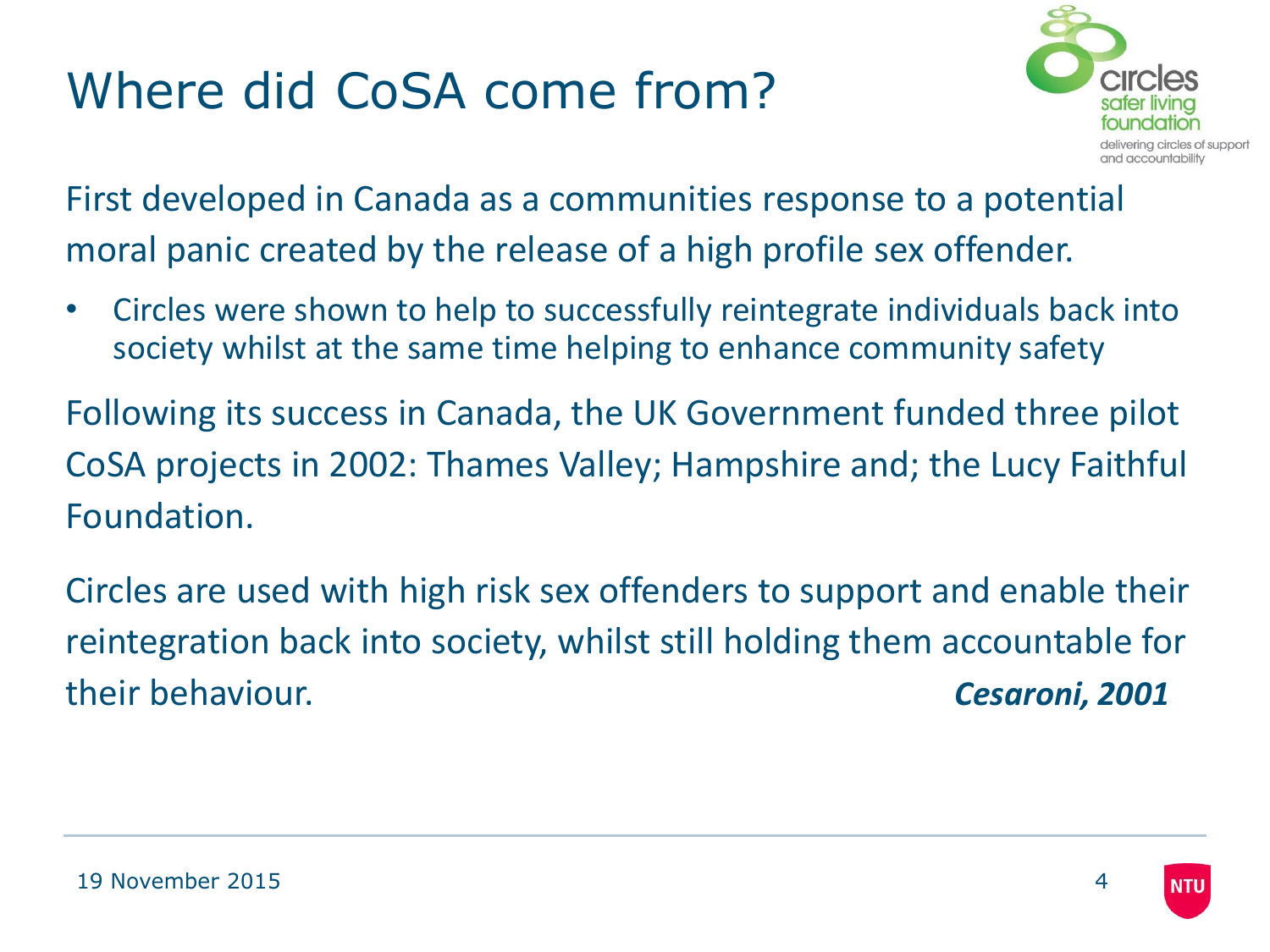# Need for Circles in the UK

•Society and media representation……



The public's attitudes towards those who commit sexual offences, fuelled by the media hype surrounding such crimes, encourages a punitive response to the offenders responsible. *McAlinden, 2006*

•Being released from prison can often involve social isolation, loneliness and alienation for offenders, especially if they have been rejected by their friends and family, which can often drive them towards networks of similar individuals and re-offending.

•Based on restorative justice principles Circles can help sex offenders, with little or no pro social support, to overcome these feelings and successfully reintegrate back into society.

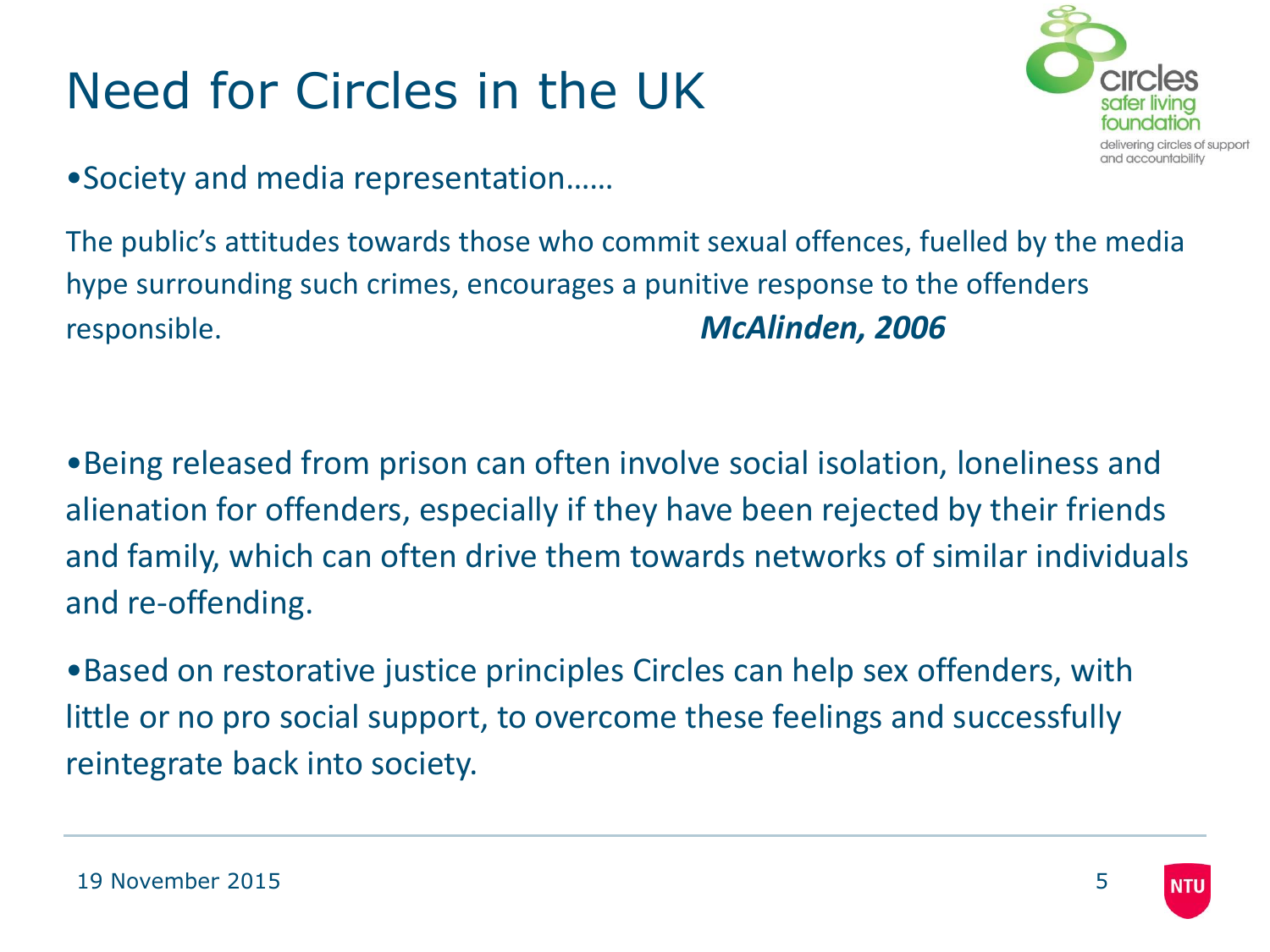# The theory behind the Circles



Good Lives Model – Circles can help sex offenders to construct a balanced, pro-social identity, as is emphasised in the GLM as essential in order to reduce re-offending.

*Bates, Macrae, Williams & Webb, 2012; Ward & Gannon, 2006* .

Desistance Theory - the individualised and subjective process CoSA projects take mean each Circle is essentially a small, desistance –friendly community that rewards desistance with a qualified welcome and eventually safe inclusion.

*Bates, Williams, Wilson & Wilson, 2014*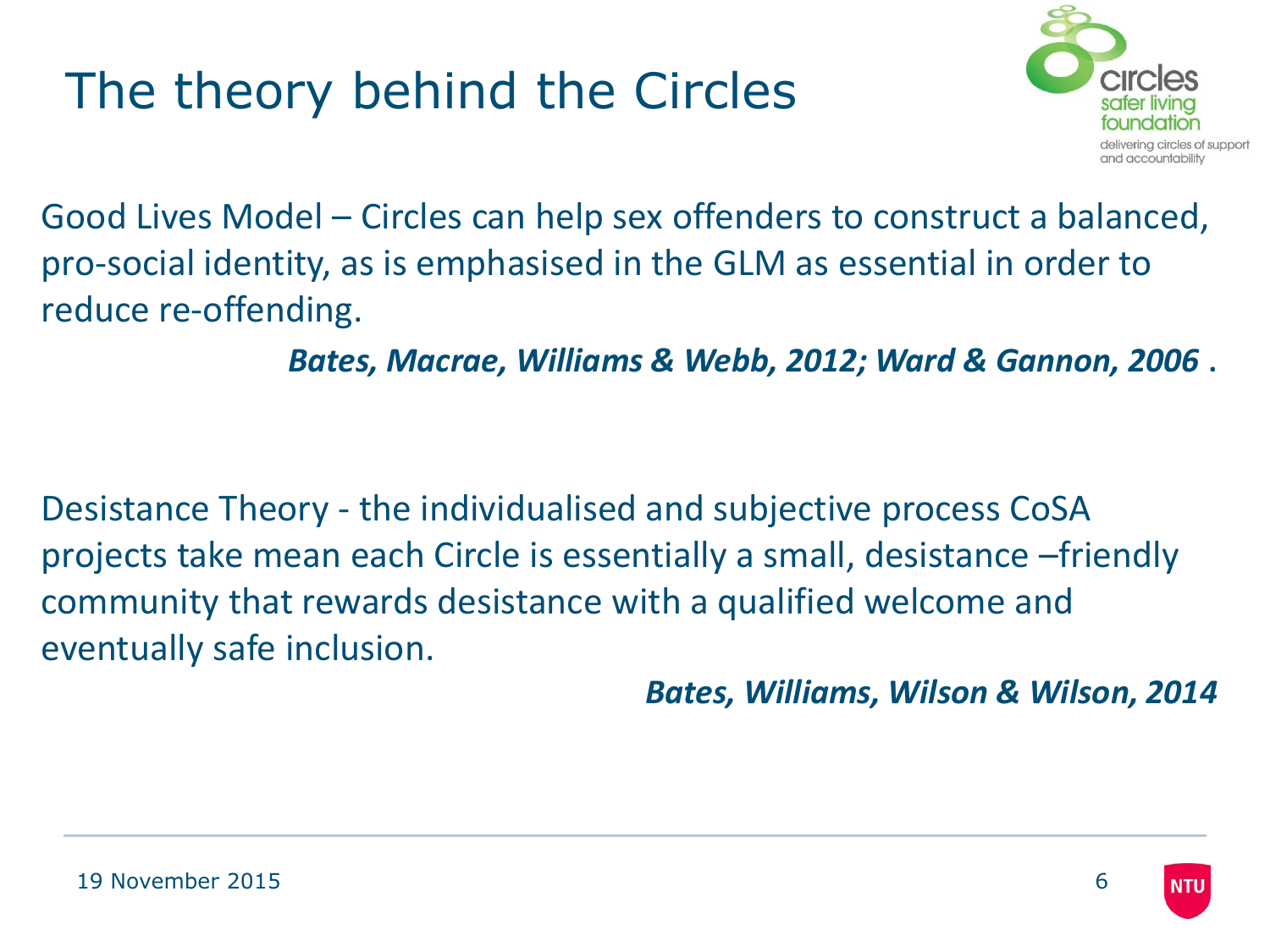### How do Circles work?



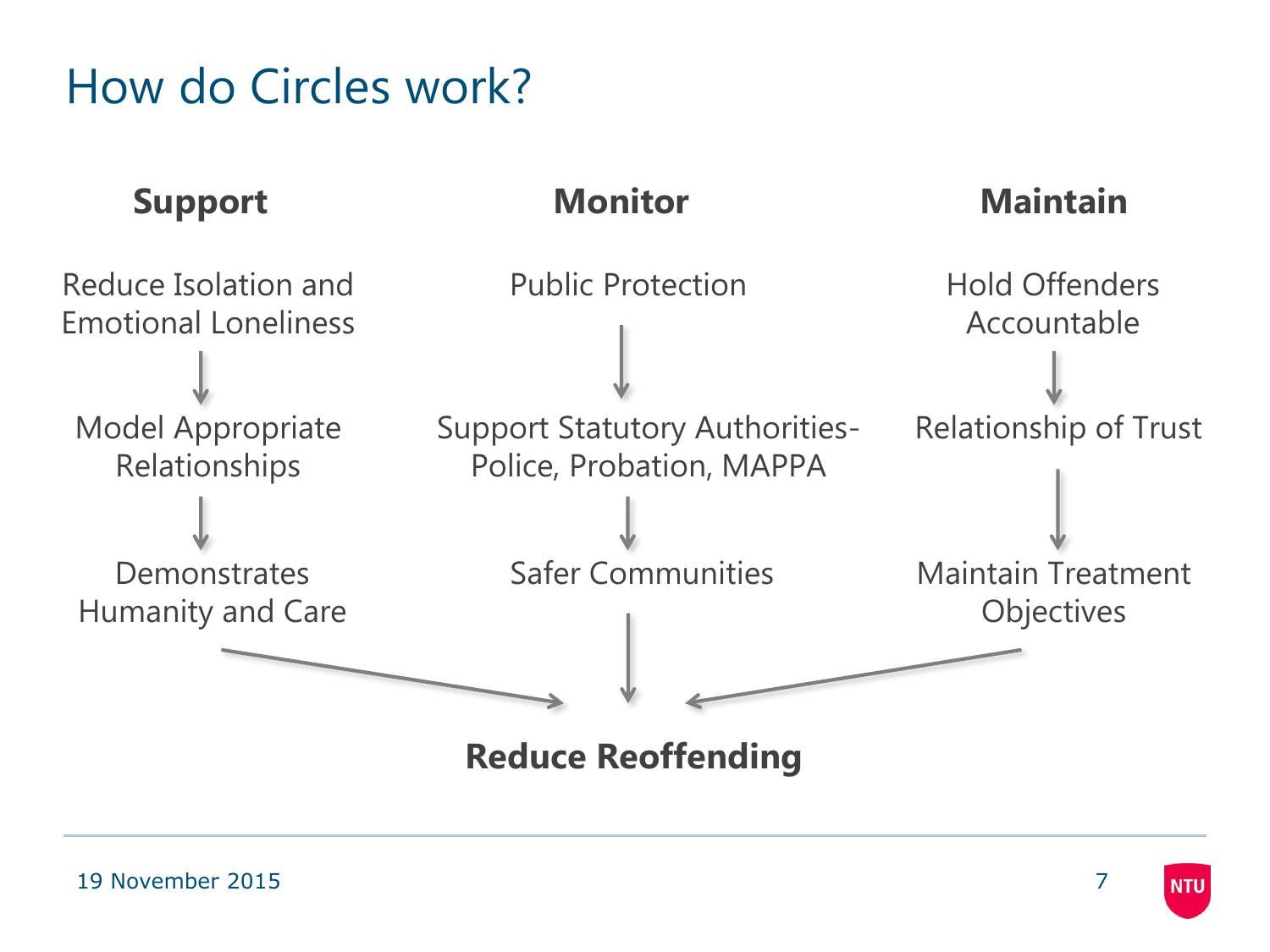### How effective are CoSA in the UK?



A UK study observed 60 Circles over the first eight years in the UK

- •One sexual reconviction Circle still reported as making positive progress due to reduction in CM's risk of harm & severity of offending behaviour
- •70% resulted in an improvement in the offenders' emotional well-being reducing their emotional loneliness and social isolation
- •Almost 50% of Core Members had improved links with their families and increased their support networks
- •50% had increased their engagement in age-appropriate relationships Significant as majority of offenders previous crimes involved child victims

*Bates, McRae, Williams and Webb (2012)*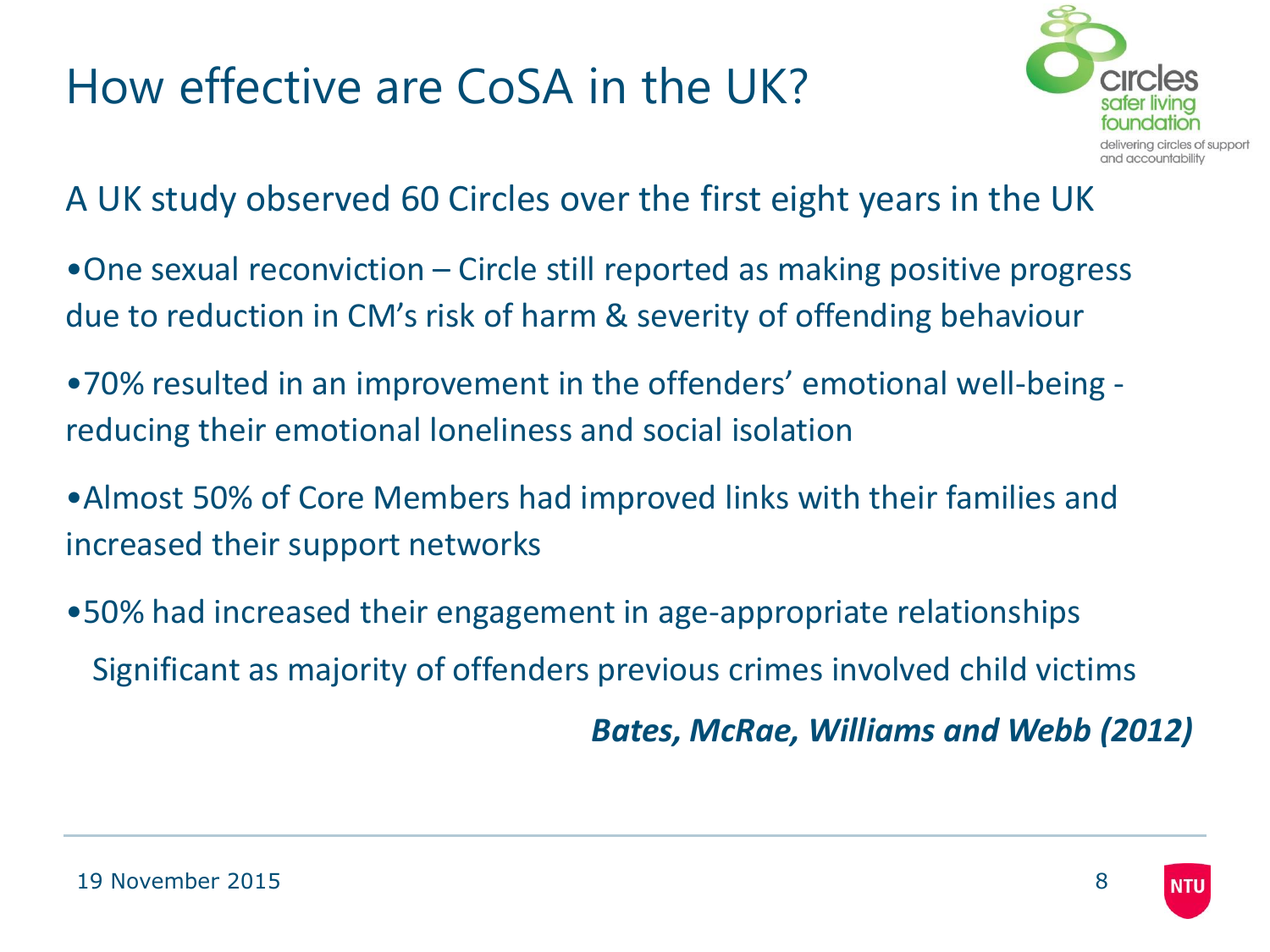### How effective are CoSA in the UK?



#### **Studied 71 out of the 100 Circles established in the South East of the UK in the first ten years since the project started.**

- Core Members had a significantly lower number of sexual or violent reoffences than the comparison group of persons referred to, but not placed, in a Circle.
- Critics have stated there is not enough evidence to suggest whether or not CoSA significantly reduces sexual recidivism by the core member - existing research varying in quality and involving a lack of statistically significant results.
- Low base rate makes demonstrating this hard though.
- Many other benefits to Circles



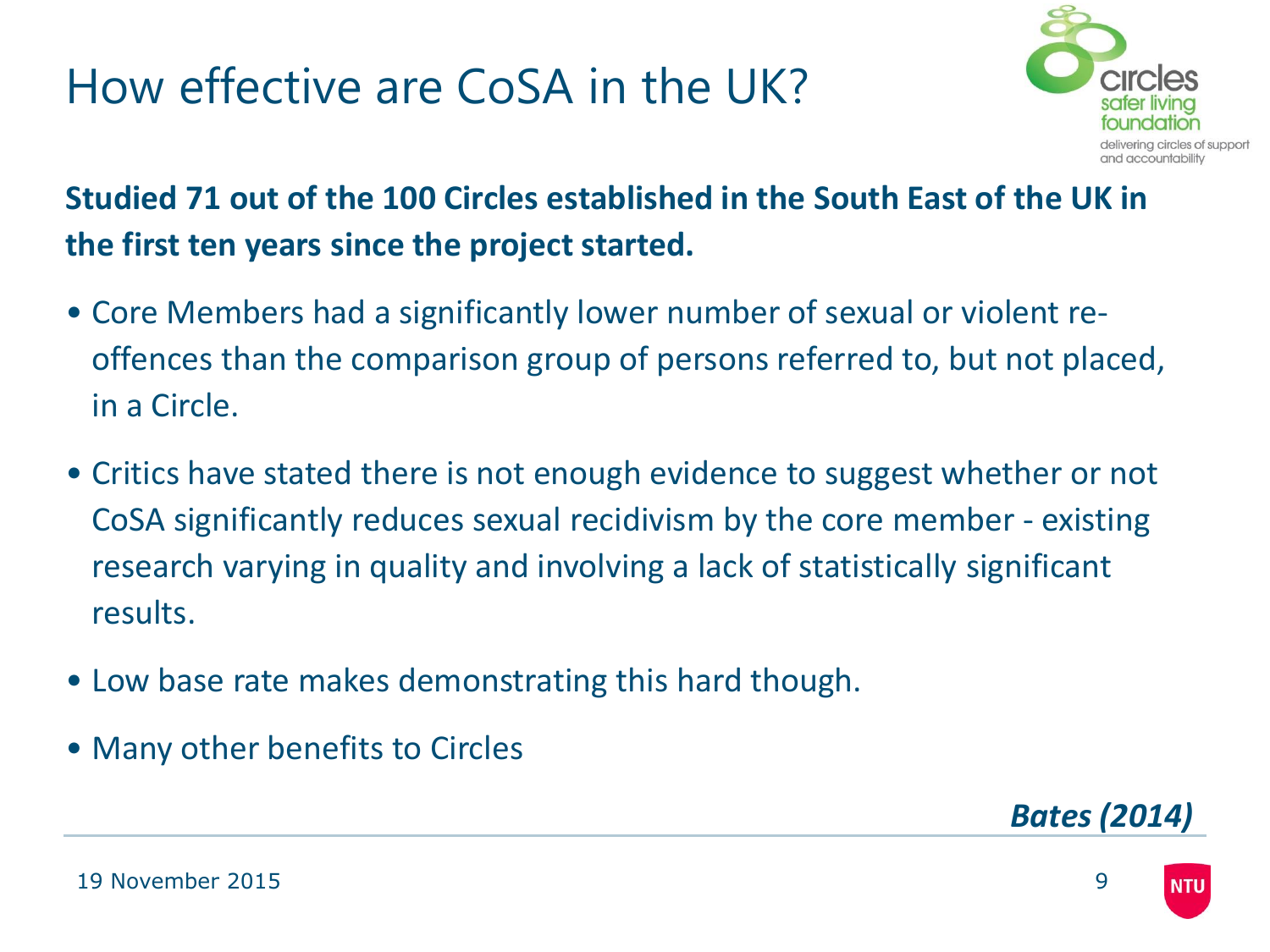

Following the success of the community CoSA projects in the UK, for the first time ever, prison-based Circles will be established in the UK.

- Established under the Safer Living Foundation a charitable organisation and a joint venture between HMP Whatton, Nottingham Trent University, National Probation Trust (Nottinghamshire), Nottinghamshire Police and Circles UK representatives.
- •The Circles will begin 5 months to 8 months before a prisoner's release and will continue into the community.
- •Aim is for the Circles project to start in Autumn 2014 with 4 Circles in year 1, 8 Circles in year 2 and 12 Circles in year 3.

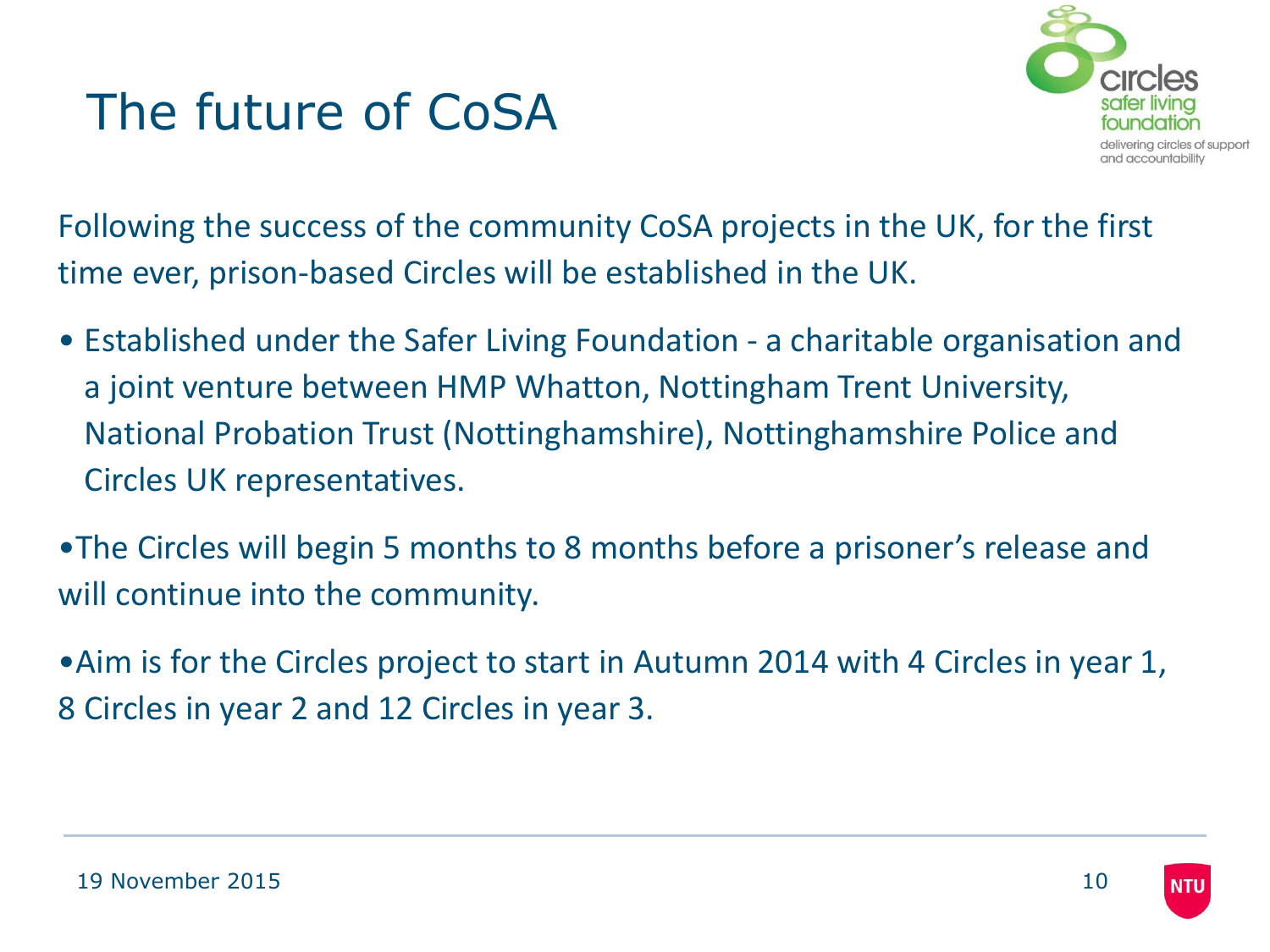

•Core Members will consist of high-risk sex offenders who are either elderly (55+) and/or Intellectually Disabled

•Concern some high risk prisoners were leaving Whatton without family or community support.

- Particularly those with Intellectual Disabilities and the elderly
- These type of sex offenders are particularly vulnerable and can often find the transition from prison to the community the most difficult and socially isolating.
- Known that social isolation is a significant risk factor for further reoffending
- Those who do not meet the above criteria but who for example have a severe lack of social support on release will still be considered.

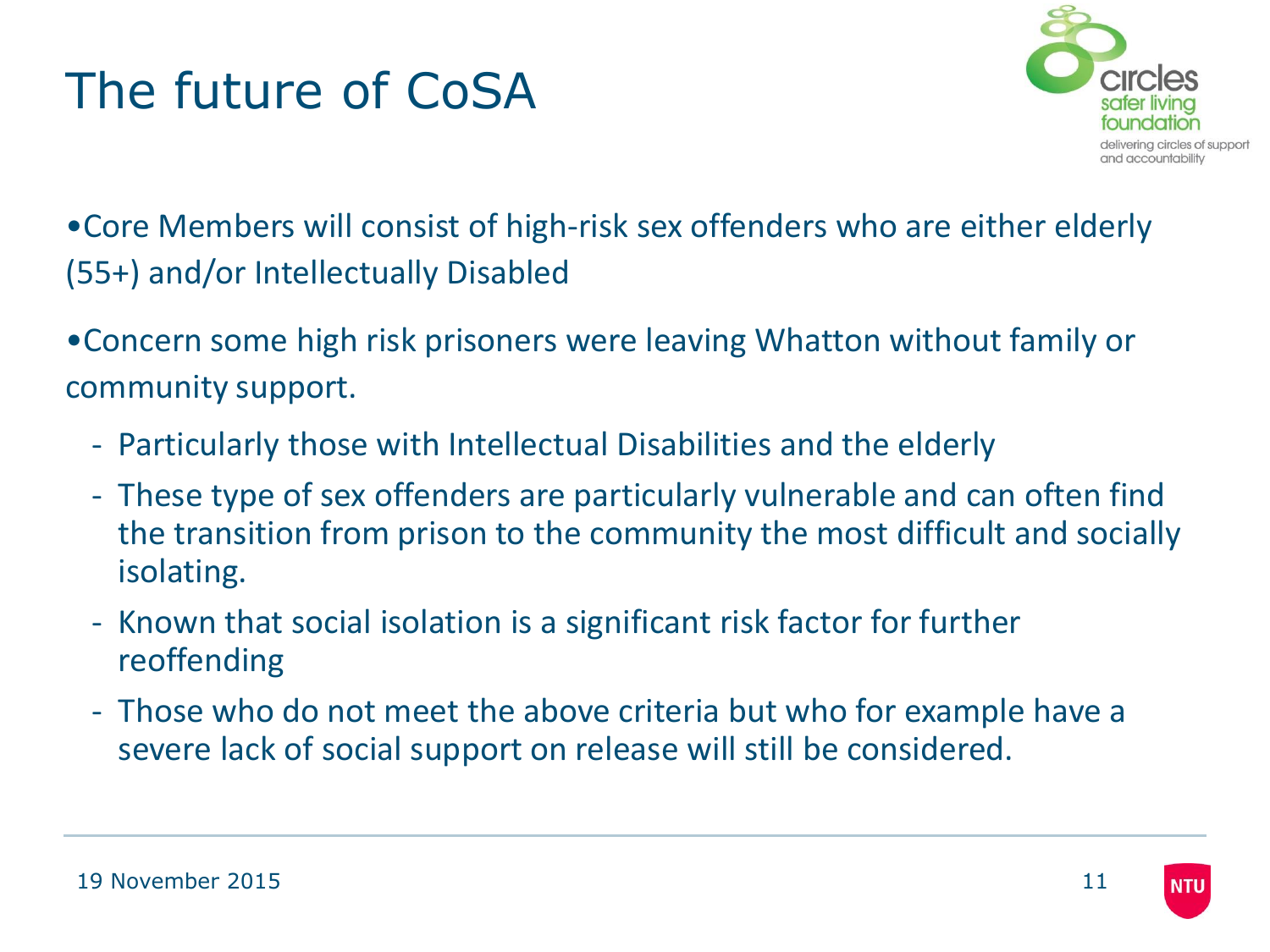

My PhD:

Semi- structured interviews with core members

- Will look at the expectations, hopes and fears of release and will be carried out both pre and post prison-circle.
- Qualitative data, analysed using Interpretative Phenomenological Analysis

#### Repertory grids with the same core members

- Again carried out pre & post prison circle to examine how they construe themselves compared to other meaningful people and other selves e.g. self in the past/ future self.
- Quantitative & qualitative data, analysed using Idiogrid and IPA

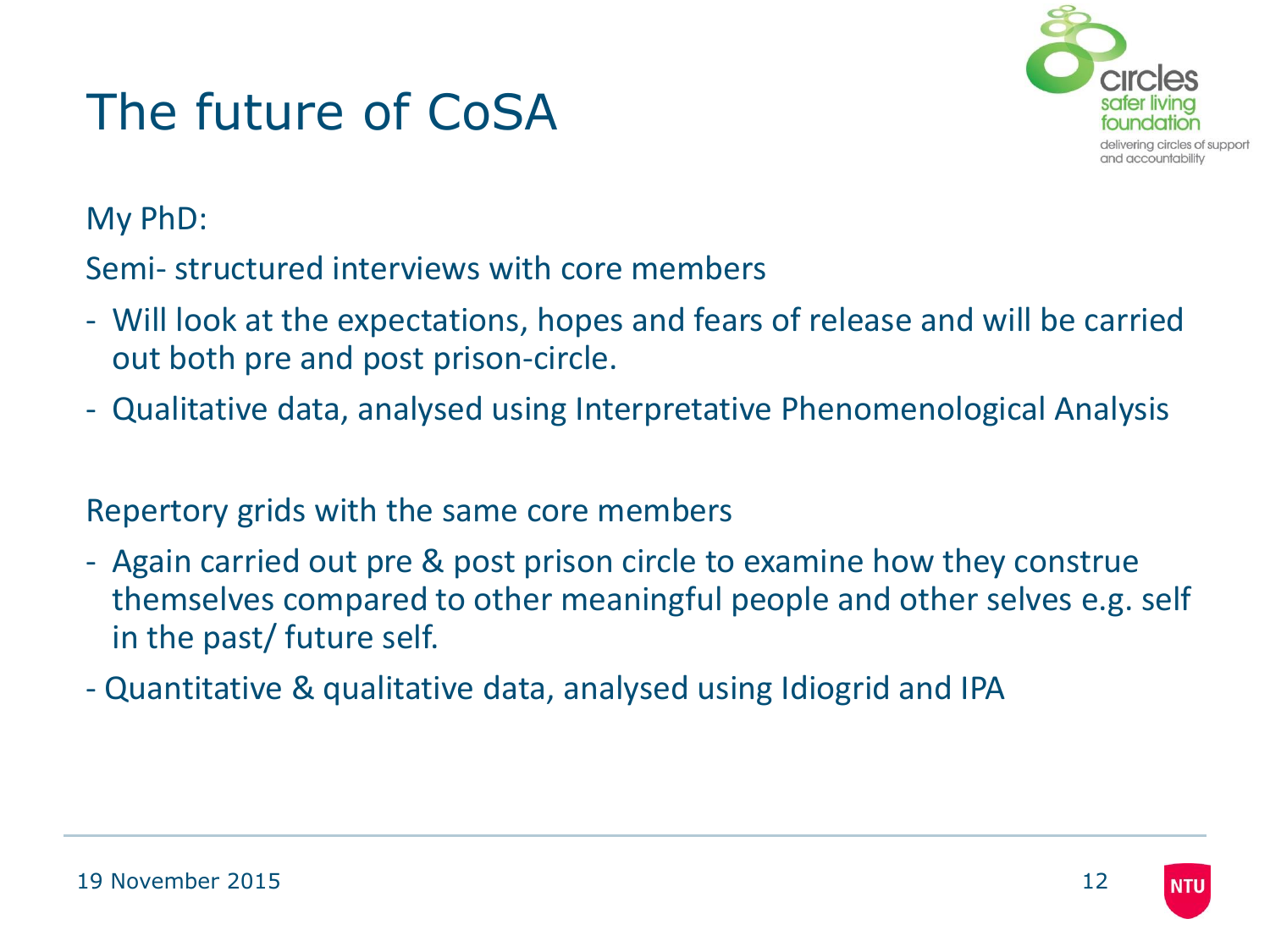

My PhD:

Semi- structured interviews with volunteers

- To examine the volunteers' experiences of being part of this new initiative
- Carried out alongside previous studies
- Analysed using IPA

Vital that, research and evaluation co-exists alongside the implementation of this initiative in order to impact on both public protection and to measure effectiveness adequately

- Issues of research having to play catch up during history of Circles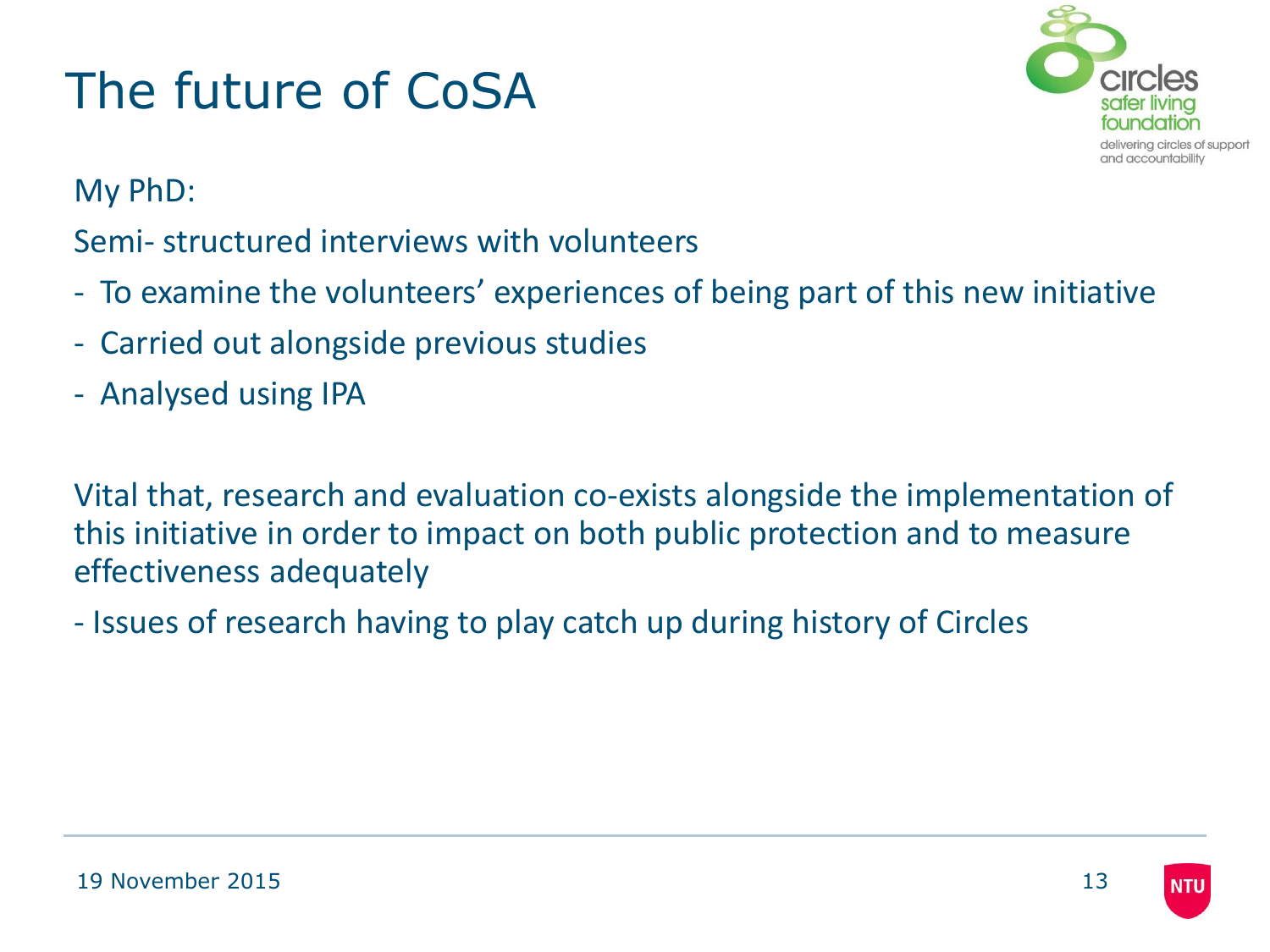### References

- Bates, A., Macrae, R., Williams, D., & Webb, C. (2012). Ever-increasing circles: A descriptive study of Hampshire and Thames Valley circles of support and accountability 2002–09. Journal of Sexual Aggression, 18(3), 355-373.
- Bates, A., Williams, D., Wilson, C., & Wilson, R. J. (2014). Circles south east: The first 10 years 2002-2012. *International Journal of Offender Therapy and Comparative Criminology, 58*(7), 861-885.
- Cesaroni, C. (2002). Releasing sex offenders into the community through "Circles of support"-A means of reintegrating the "Worst of the worst". *Journal of Offender Rehabilitation, 34*(2), 85-98.
- Mcalinden, A. (2006). Managing risk from regulation to the reintegration of sexual offenders. *Criminology and Criminal Justice, 6*(2), 197-218.
- Quaker Peace and Social Witness (2003). Circles of Support and Accountability in the Thame Valley: Interim report 2003. London: Quaker Peace and Social Witness.
- Ward, T., & Gannon, T. A. (2006). Rehabilitation, etiology, and self-regulation: The comprehensive good lives model of treatment for sexual offenders. *Aggression and Violent Behavior, 11*(1), 77-94.